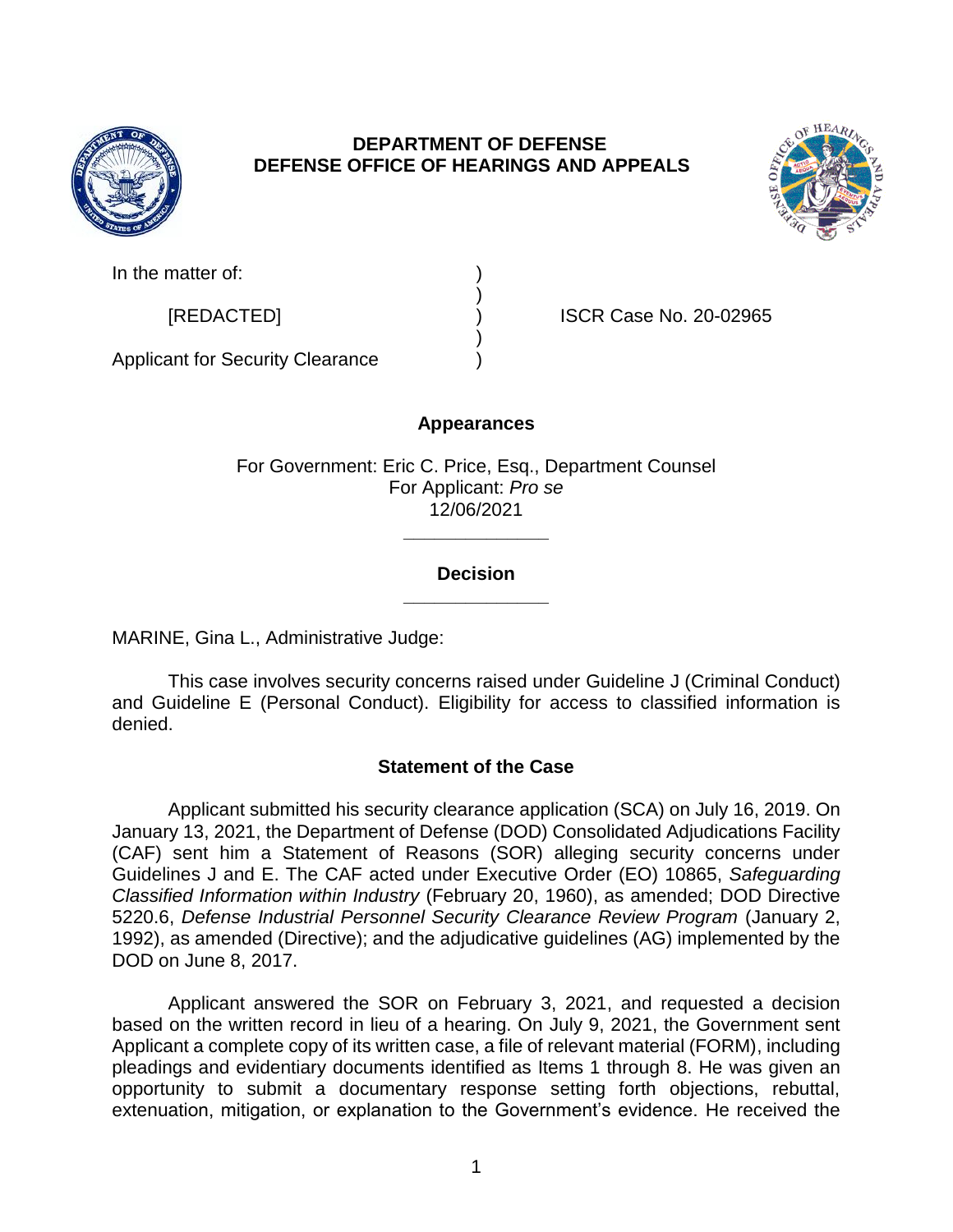FORM on July 15, 2021, and did not respond to the FORM or object to the Government's evidence. The case was assigned to me on October 1, 2021.

### **Evidentiary Matters**

 Items 1 and 2 contain the pleadings in the case. Items 3 through 8 are admitted into evidence. Item 8 was not authenticated as required by Directive ¶ E3.1.20. However, I conclude that Applicant waived any objection to Item 8. The Government included in the FORM a prominent notice advising Applicant of his right to object to the admissibility of Item 8 on the ground that it was not authenticated. Applicant was also notified that if he to the FORM, he could be considered to have waived any such objection, and that Item 8 could be considered as evidence in his case. Applicant did not respond to the FORM or object to Item 8. did not raise an objection to Item 8 in his response to the FORM, or if he did not respond

 I *sua sponte* took administrative notice of the documents discussed below, which are identified in the record as Administrative Exhibits (AX) I through IV.

### **Administrative Notice**

 A 1991 sexual battery statute and its 1993 amended version were referenced in the record. Because the statute underlay the 1994 conviction alleged in the SOR, the text submitted by either party, I *sua sponte* took administrative notice of the statute and its amended version, as well as the legislative history of the amendment, and appended of the statute and its amended versions are relevant to my decision. Since they were not copies to the record as AX I through IV.

 The 1991 statute contained a separate section pronouncing that "[a]ny person who [stood] in a position of familial or custodial authority to a child 12 years of age or older but less than 18 years of age" and who "engage[d] in sexual activity with that child is guilty of a felony of the first degree." "Sexual activity" was defined as "the oral, anal, or vaginal penetration by, or union with, the sexual organ of another . . . ." The separate section was removed and its substance was incorporated into the provisions of the amended 1993 statute. Specifically, the incorporated provisions declared that it was a felony of the first degree for a person who was "in a position of familial or custodial authority to a person less than 18 years of age" to engage "in any act with that person while that person is 12 years of age or older but less than 18 years of age which constitutes sexual battery." Although the term "sexual activity" was no longer referenced in the 1993 amended statute, the term "sexual battery" was similarly defined as "oral, anal, or vaginal penetration by, or union with, the sexual organ of another . . . ." (AX I, III)

 his criminal conduct. However, the statutory references in the record created confusion on that issue. Applicant's plea agreement dated July 1994 (Item 5 at 12-13) referenced the 1991 statute (AX I), while his arrest record dated March 1994 (Item 5 at 3) and court records (Item 5 at 1-2) referenced the 1993 amended statute (AX III). Because the 1991 and 1993 versions of the statute are substantially similar, that ambiguity is Presumably Applicant was convicted upon the 1991 statute in effect at the time of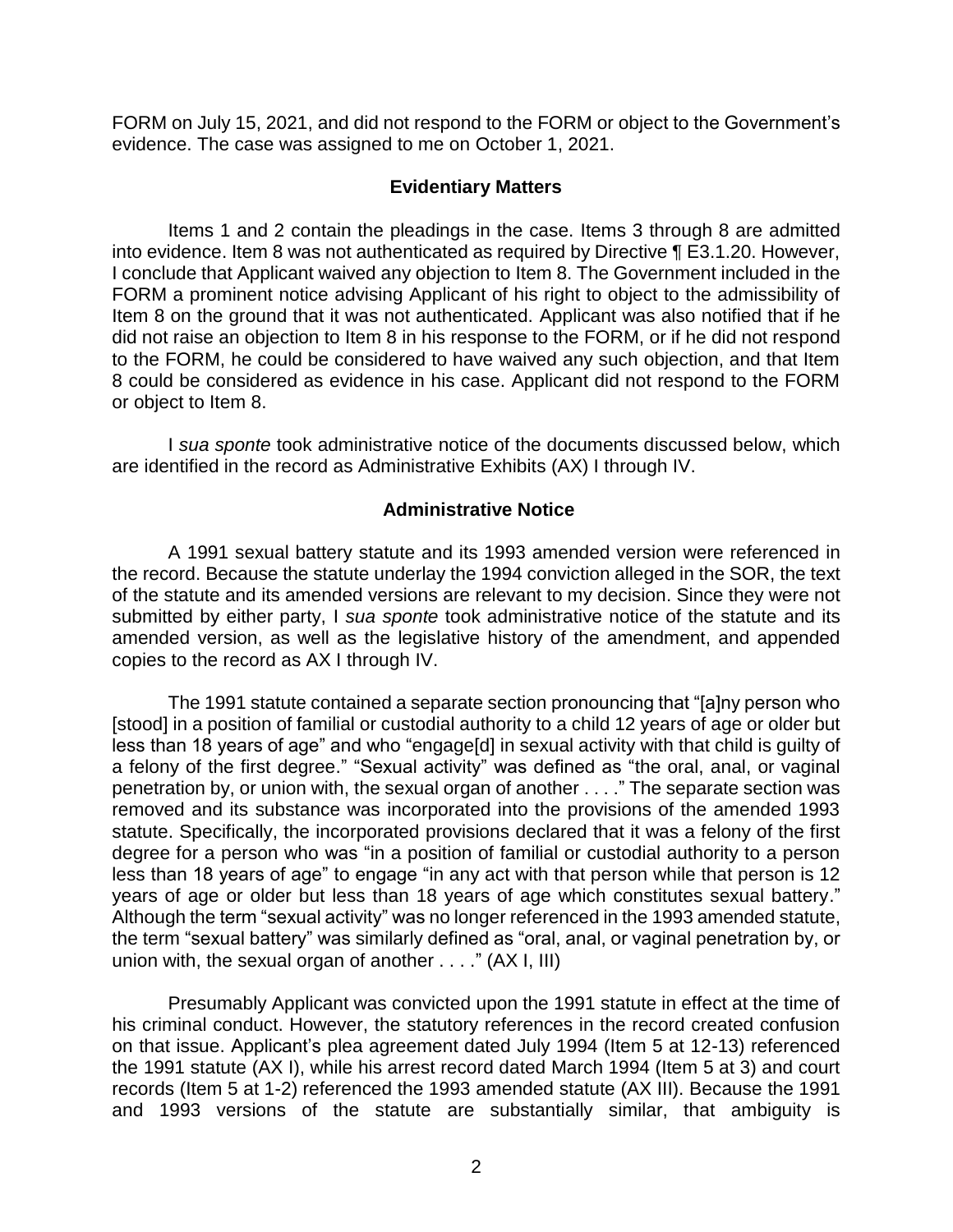inconsequential in the matter before me. The 1992 version of the statute (AX II), which did not contain a provision or section about persons in a position of custodial authority, was included merely for reference. The legislative history (AX IV) was included to highlight the changes between the 1991 and 1993 versions of the statute.

### **Findings of Fact**

 Applicant, age 59, married his second wife in 2013. His first marriage of six years ended by divorce in 2009. He has one adult son from his first marriage. The record did not indicate his educational history. He has been employed as a senior information technology administrator by a defense contractor since April 2003. Applicant previously held a security clearance during his military service. He served in the U.S. Air Force from 1989 through 1996, when he reportedly received an honorable discharge. (Item 3)

 The SOR alleged identical facts, under Guidelines J and E, concerning Applicant's 1994 conviction for felony sexual offenses involving a minor. In his SOR answer, Applicant admitted the Guideline J allegation. Although he did not respond to the Guideline E allegation, I consider it admitted given his Guideline J response. (Items 1, 2)

 Applicant had contact with the victim as an advisor to their church's youth group, in which she served as president. A criminal investigation was initiated after the victim reported that Applicant raped her. Applicant stated: "Apparently, [the victim] had sought counseling and revealed our prior relationship to her counselor and subsequently, her parents." Throughout the record, Applicant repeatedly referred to his sexual contact with the victim as consensual and, aside from his guilty plea, never acknowledged raping her or any other nonconsensual sexual contact. (Item 7 at 1-2; Item 8 at 3)

 Applicant reportedly told the victim that if she told anyone that he raped her, it would ruin the church and her family. According to one witness (Witness A), Applicant admitted that he raped the victim. During a phone call he initiated to Witness A, Applicant indicated that the victim accused him of rape. Witness A then asked Applicant whether he raped the victim. Believing that his reply would be kept in confidence, Applicant admitted to Witness A that he raped the victim. During a subsequent call Applicant initiated to Witness A a few days later, Applicant asked Witness A to see if the victim would be willing to meet with Applicant and talk about the possibility of an out-of-court settlement. (Item 5 at 3, 9, 10)

 In March 1994, Applicant was arrested and charged with multiple felony sexual offenses after an investigation indicated that he raped the victim on four occasions between August 1992 and August 1993, and attempted to rape her in September 1992. The charges reflected Applicant's custodial authority over the victim because of his role as the church's youth group advisor; and that the victim was a minor. Applicant stated that she was age "16 years and 9 months" at the time of the offenses for which he pleaded guilty. (Item 5 at 3; Item 7 at 2; Item 8 at 3; Item 2)

 Applicant was originally charged with four counts of engaging in sexual activity with a victim age 12 to 18 years old as a person in a position of custodial authority; and one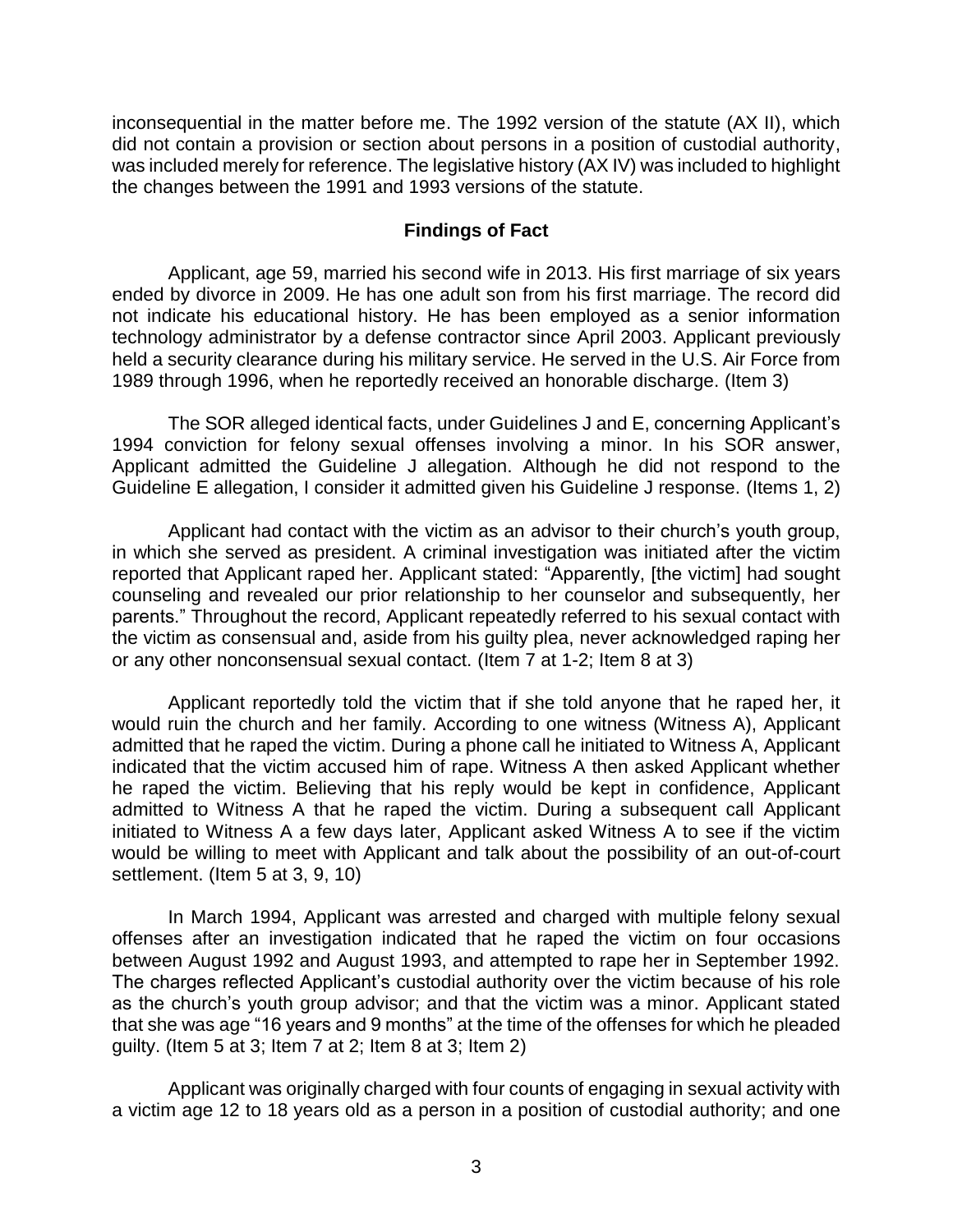count of attempting sexual activity as a person in a position of custodial authority. In July 1994, Applicant pleaded guilty to amended charges pursuant to a plea agreement in exchange for which certain charges were *nolle prossed*. In August 1994, the court accepted Applicant's plea and sentenced him to five years of prison followed by ten years of probation, and ordered him to undergo counseling and register as a sex offender. The charges to which Applicant pleaded guilty were: two counts of sexual activity by a custodial authority (a first-degree felony); and one count of attempting sexual activity by a custodial authority (a second-degree felony). Special conditions of his probation included that Applicant could not: 1) have either direct or indirect contact with the victim; 2) have unsupervised contact with females under 18 years of age; or 3) supervise anyone under age 18, unless approved by his probation officer. (Item 5 at 1-2,12-13; Item 7 at 4; Item 8 at 3)

 Although it is unclear for how long Applicant remained incarcerated or the date his probation ended, the record indicated that he was released on good behavior from prison about two and one-half to three years into his sentence and successfully completed probation in about November 2009. Immediately following his release from prison, he was required to report to his probation officer on a monthly basis, and then was transitioned, in about May 2000, to an administrative probation, which afforded him the freedom to travel. He underwent court-ordered counseling with a sex-offender therapist in connection with his probation, weekly at first and then monthly, for an undefined period. (Item 5; Item 7 at 3-4; Item 8 at 3)

 Throughout the record, Applicant expressed remorse, and professed to have accepted full responsibility, for his criminal conduct. He also insisted that he had been open and honest about it in his personal and professional life. Conversely, he repeatedly characterized the sexual contact underlying his conviction as consensual and claimed to have had a romantic relationship with the victim based on a mutual attraction.

 In a November 2004 signed sworn statement (apparently provided in connection with a previous background investigation), Applicant stated:

I am deeply remorseful for my actions in 1992 that led to the criminal charge and subsequent incarceration and probation. At the time [the victim] told me that if our relationship was discovered she would tell the authorities that she consented. I realize under [my home state's laws] she was not legally recognized as being of the age to grant consent and I hold no ill will against her for the charge brought against me due to our relationship. I have not had any contact with her since right after the break-up and I do not plan to ever have contact with her in the future. . . My 1994 charge of sexual battery/coercion is common knowledge to my family, friends, and coworkers. . . . As a registered sexual offender, my offense is a public record, which is something I have come to accept through my incarceration and therapy. (Item 7)

 Applicant also averred that his 1994 conviction resulted from a "relationship" he had with the victim. He claimed that they "started out as friends and then developed a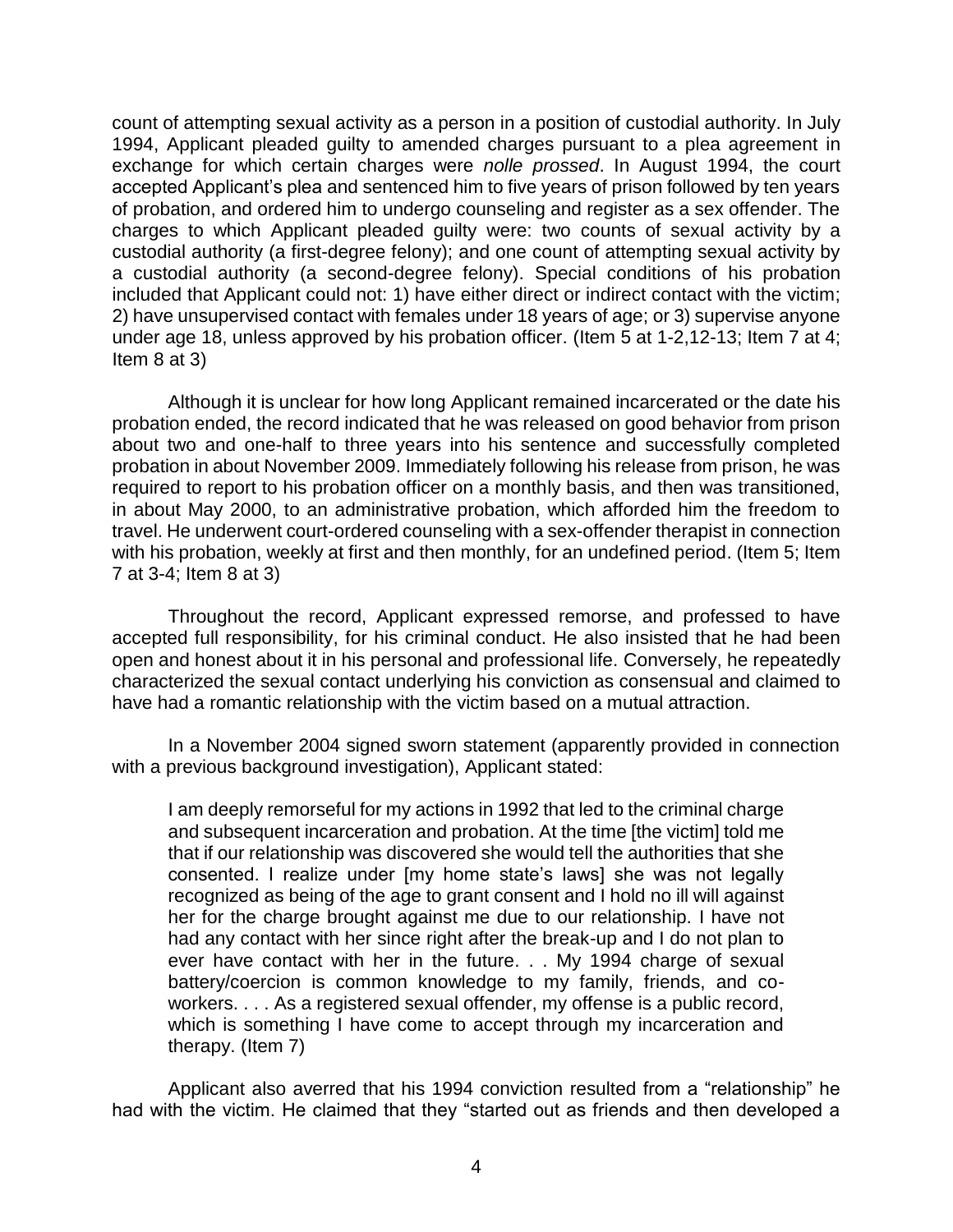mutual attraction which led to a sexual relationship over a period of about two months in early 1992." He asserted: "I ultimately ended the relationship because I felt guilty and knew it was not a healthy union for either of us. I also left the church to put some distance between us." He maintained: "At the time of my extra-marital affair my wife had no knowledge of it. After I was charged was when she found out and she subsequently left me and filed for divorce." His ex-wife was granted custody of their son. (Item 7)

 Applicant explained in his 2004 statement that he was experiencing marital problems during his self-described consensual relationship with the victim, yet also stated: "I realized that does not excuse my behavior." Applicant contended: "I have rebuilt my life and done everything in my power to ensure I am never involved in a situation that could lead to criminal charges in the future." (Item 7 at 2, 4)

During his August 2019 security clearance interview (in connection with the current background investigation), Applicant reiterated that he had an extra-marital affair with the victim. While he acknowledged having sexual relations with the victim on three separate occasions, he maintained that they were consensual. He claimed that he ended the relationship with the victim after deciding that it was inappropriate. He characterized the "criminal activity" for which he was convicted as sexual battery/coercion of a female age 17. Although he acknowledged that he had no justification for this "criminal activity," he also rationalized that it occurred because he had low self-esteem and was struggling with his wife and marriage. He averred that he had spent 10 years trying to figure out what happened. He affirmed that he would not ever allow his criminal activity to recur, avoided any and all risky environments or any perceived evil, no longer volunteered or had any contact associated with a vulnerable population. (Item 8 at 3)

In his SOR answer, Applicant stated:

 I came to the conclusion [*sic*] long time ago that my past is something I can't change or hide from. Furthermore, my criminal history is public information. I have always been upfront and forthcoming about my past to my employer, supervisors and anyone else that should be aware of my past. [About] 27 years ago I stepped up and paid my debt to society and faced my past with brutal honesty. The brief consensual affair with the [] victim []was illegal and morally wrong. I fully acknowledge that I was the adult in the situation and I should have recognized the situation for what it was.

 Applicant proffered that he has been entrusted with the protection and integrity of unclassified data and company proprietary information for more than 17 years and has received praise from cyber-security professionals. He asserted that his "advanced skill sets and deep experience" could serve the national interests if he were granted a security clearance. He proclaimed that he served with distinction in the Air Force because he maintained a clearance and received numerous awards. He received the Airman's Medal for swimming hundreds of yards while attempting to save a drowning man. In just three years of service, he was awarded the Air Force Achievement Medal, Air Force Good Conduct Medal, and the Airman of the Year Award (for the Air Force Security Police). (Item 2)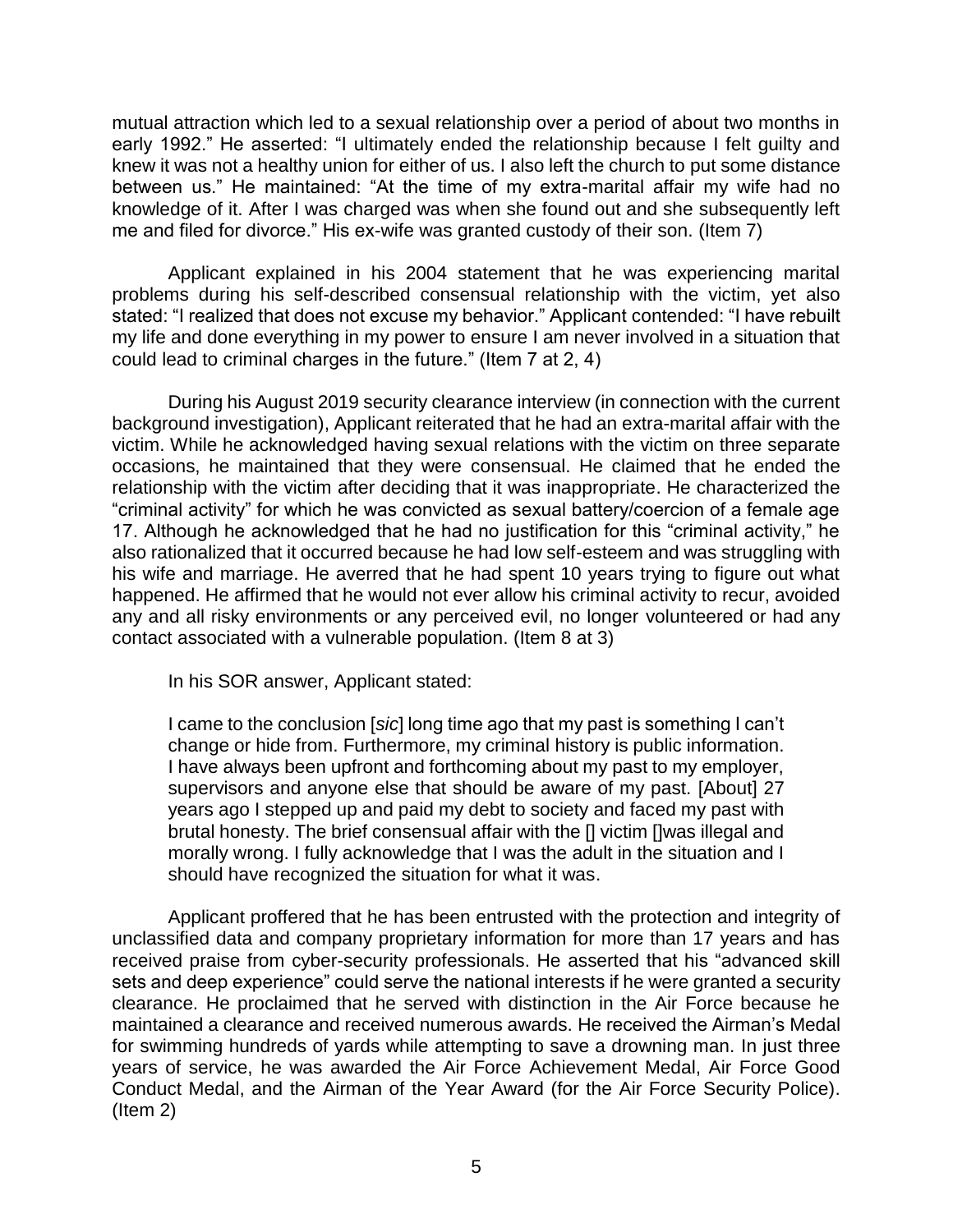Applicant also declared:

 . . . I have lived my life with determination to avoid letting that moment in time to define me. I have doggedly strove to grow and become the man I was supposed to be, and to honor the trust and respect of those around me who continue to put me in a position of trust in my personal and professional life. . . . If given the chance, I will not disappoint you. I will carry out my responsibilities with distinction and honor the trust and respect you have shown me by considering this request.

#### **Policies**

 "[N]o one has a 'right' to a security clearance." (*Department of the Navy v. Egan*, 484 U.S. 518, 528 (1988)). As Commander in Chief, the President has the authority to "control access to information bearing on national security and to determine whether an individual is sufficiently trustworthy to have access to such information." (*Egan* at 527). The President has authorized the Secretary of Defense or his designee to grant applicants eligibility for access to classified information "only upon a finding that it is clearly consistent with the national interest to do so." (EO 10865 § 2).

 Eligibility for a security clearance is predicated upon the applicant meeting the criteria contained in the AG. These guidelines are not inflexible rules of law. Instead, recognizing the complexities of human behavior, an administrative judge applies these guidelines in conjunction with an evaluation of the whole person. An administrative administrative judge must consider all available and reliable information about the person, judge's overarching adjudicative goal is a fair, impartial, and commonsense decision. An past and present, favorable and unfavorable.

 The Government reposes a high degree of trust and confidence in persons with access to classified information. This relationship transcends normal duty hours and endures throughout off-duty hours. Decisions include, by necessity, consideration of the possible risk that the applicant may deliberately or inadvertently fail to safeguard classified information. Such decisions entail a certain degree of legally permissible extrapolation about potential, rather than actual, risk of compromise of classified information.

 Clearance decisions must be made "in terms of the national interest and shall in no sense be a determination as to the loyalty of the applicant concerned." (EO 10865 § 7). Thus, a decision to deny a security clearance is merely an indication the applicant has not met the strict guidelines the President and the Secretary of Defense have established for issuing a clearance.

 Initially, the Government must establish, by substantial evidence, conditions in the personal or professional history of the applicant that may disqualify the applicant from being eligible for access to classified information. The Government has the burden of establishing controverted facts alleged in the SOR. (*Egan*, 484 U.S. at 531). "Substantial evidence" is "more than a scintilla but less than a preponderance." (*See v. Washington*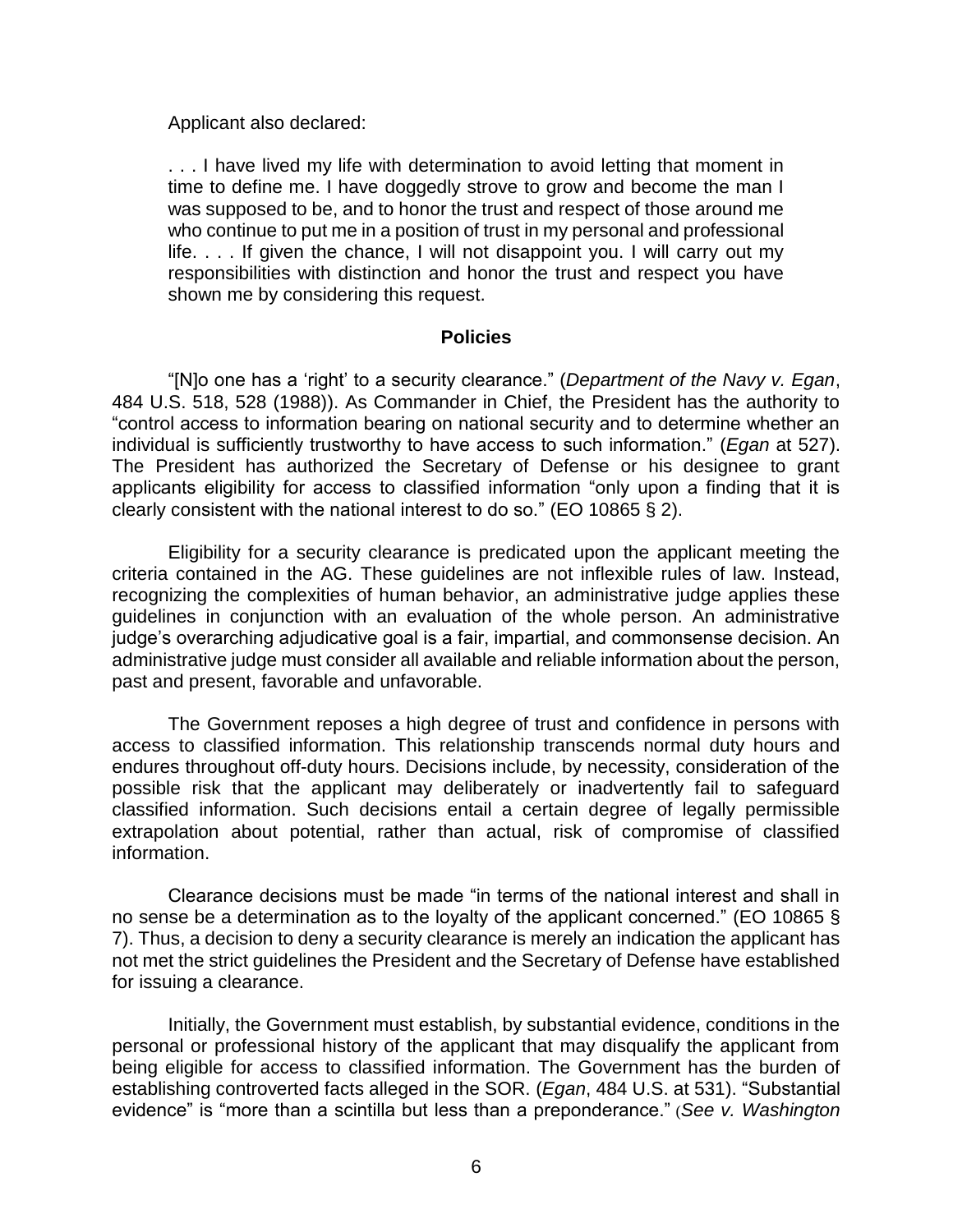*Metro. Area Transit Auth.*, 36 F.3d 375, 380 (4th Cir. 1994)). The guidelines presume a nexus or rational connection between proven conduct under any of the criteria listed therein and an applicant's security suitability. (ISCR Case No. 92-1106 at 3, 1993 WL 545051 at \*3 (App. Bd. Oct. 7, 1993)). Once the Government establishes a disqualifying condition by substantial evidence, the burden shifts to the applicant to rebut, explain, extenuate, or mitigate the facts. (Directive ¶ E3.1.15). An applicant has the burden of proving a mitigating condition, and the burden of disproving it never shifts to the Government. (ISCR Case No. 02-31154 at 5 (App. Bd. Sep. 22, 2005)).

 An applicant "has the ultimate burden of demonstrating that it is clearly consistent with the national interest to grant or continue his security clearance." (ISCR Case No. 01- 20700 at 3 (App. Bd. Dec. 19, 2002)). "[S]ecurity clearance determinations should err, if they must, on the side of denials." (*Egan*, 484 U.S. at 531; AG ¶ 2(b)).

### **Analysis**

### **Guideline J: Criminal Conduct**

 The concern under this guideline is set out in AG ¶ 30: Criminal activity creates doubt about a person's judgment, reliability, and trustworthiness. By its very nature, it calls into question a person's ability or willingness to comply with laws, rules, and regulations.

The record establishes the following disqualifying condition under this guideline:

 AG ¶ 31(b): evidence (including, but not limited to, a credible allegation, an admission, and matters of official record) of criminal conduct, regardless of whether the individual was formally charged, prosecuted, or convicted.

 Having considered all of the factors set forth in AG ¶ 32 that could mitigate the concerns under this guideline, I find the following relevant:

AG ¶ 32(a): so much time has elapsed since the criminal behavior unlikely to recur and does not cast doubt on the individual's reliability, happened, or it happened under such unusual circumstances, that it is trustworthiness, or good judgment; and

 limited to, the passage of time without recurrence of criminal activity, restitution, compliance with the terms of parole or probation, job training or AG ¶ 32(d): there is evidence of successful rehabilitation; including, but not higher education, good employment record, or constructive community involvement.

 given the victim's age and his position as an advisor to the church's youth group. I did not find credible his protestations of a benign relationship with the victim. There is substantial evidence that his sexual contact with the victim was not consensual. I found the evidence The sexual offenses for which Applicant was convicted were egregious, particularly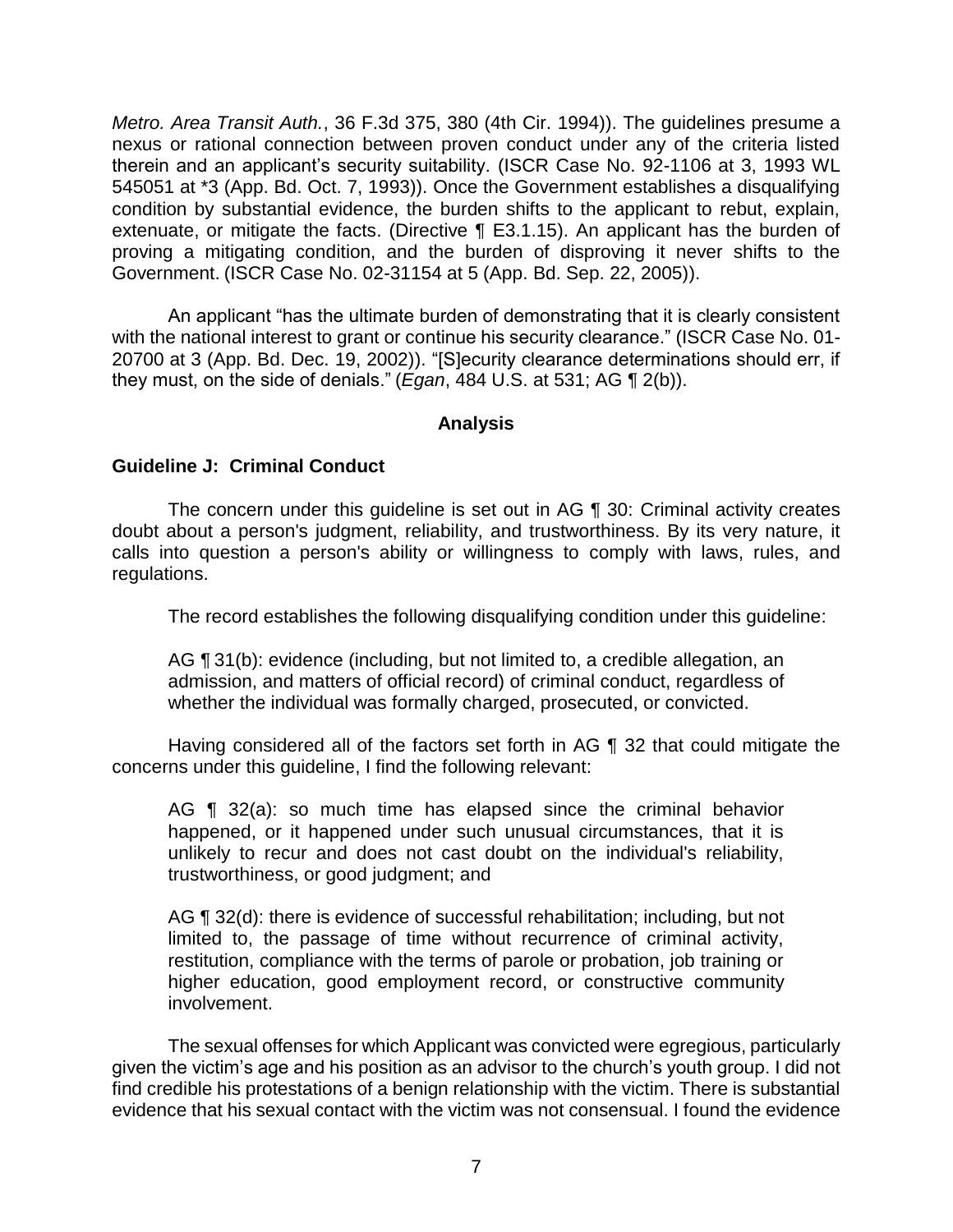that Applicant reportedly admitted to raping the victim compelling. Even assuming *arguendo* that Applicant had not had sexual intercourse with the victim against her will, the charges for which he pleaded guilty and was convicted together with the special conditions of his probation denote the severity of Applicant's criminal conduct. The fact that he was a member of the U.S. military at the time of these offenses further exacerbates the security concern with his criminal conduct. I considered the significant time that has passed without recidivism or new criminal charges. However, the nature of his criminal conduct and the fact that he remains a registered sex offender preclude mitigation. Moreover, Applicant's failure to be forthright about his criminal conduct and to fully accept responsibility for his unlawful actions casts doubt on his current reliability, trustworthiness, and good judgment. AG ¶¶ 32(a) and 32(b) are not established.

# **Guideline E (Personal Conduct)**

 with rules and regulations can raise questions about an individual's reliability, The security concerns under this guideline, as set out in AG ¶ 15, include: "Conduct involving questionable judgment, lack of candor, dishonesty, or unwillingness to comply trustworthiness, and ability to protect classified or sensitive information."

 In its FORM, the Government argued that the disqualifying conditions set forth in paragraphs 16(a) and 16(b) under Guideline E are established by the evidence in the record, presumably based on Applicant's lack of candor about the nature of his sexual contact and relationship with the victim. However, the Government did not allege facts surrounding his lack of candor in the SOR. Thus, I will consider those facts only to evaluate mitigation and the whole-person concept.

 None of the other listed disqualifying conditions under Guideline E applies to the facts alleged in the SOR given my adverse determination under Guideline J, including AG ¶ 16(d) as argued by the Government in its FORM. However, the facts alleged in the SOR establish the general concerns involving Applicant's questionable judgment and unwillingness to comply with rules and regulations.

 Having considered all of the factors set forth in AG ¶ 17 that could mitigate the concerns under this guideline, I find the following relevant:

AG  $\P$  17(c): the offense is so minor, or so much time has passed, or the that it is unlikely to recur and does not cast doubt on the individual's behavior is so infrequent, or it happened under such unique circumstances reliability, trustworthiness, or good judgment; and

AG ¶ 17(d): the individual has acknowledged the behavior and obtained counseling to change the behavior or taken other positive steps to alleviate the stressors, circumstances, or factors that contributed to untrustworthy, unreliable, or other inappropriate behavior, and such behavior is unlikely to recur.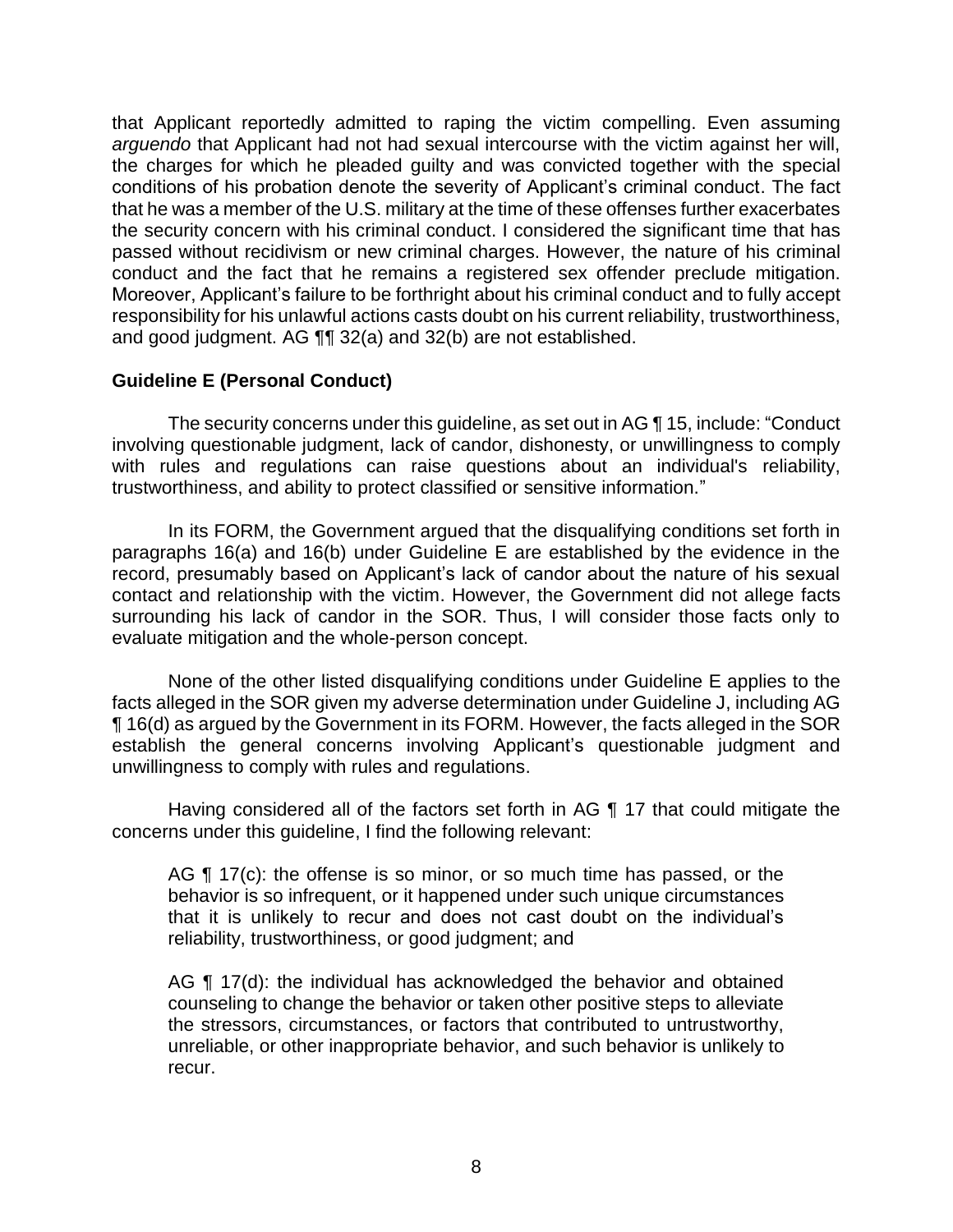this guideline have not been mitigated. Applicant's lack of candor about the nature of his sexual contact and relationship with the victim further magnifies the security concerns Incorporating my comments under Guideline J, the security concerns raised under about his personal conduct. AG ¶¶ 17(c) and 17(d) are not established.

### **Whole-Person Concept**

 Under AG ¶ 2(c), the ultimate determination of whether the granting or continuing of national security eligibility is clearly consistent with the interests of national security must be an overall common sense judgment based upon careful consideration of the adjudicative guidelines, each of which is to be evaluated in the context of the whole person. In evaluating the relevance of an individual's conduct, an administrative judge should consider the nine adjudicative process factors listed at AG ¶ 2(d):

(1) the nature, extent, and seriousness of the conduct; (2) the circumstances surrounding the conduct, to include knowledgeable participation; (3) the frequency and recency of the conduct; (4) the individual's age and maturity at the time of the conduct; (5) the extent to which participation is voluntary; (6) the presence or absence of rehabilitation and other permanent behavioral changes; (7) the motivation for the conduct; (8) the potential for pressure, coercion, exploitation, or duress; and (9) the likelihood of continuation or recurrence.

 I have incorporated my comments under Guidelines J and E in my whole-person analysis, and considered the factors in AG ¶ 2(d). After weighing the disqualifying and mitigating conditions under Guidelines J and E, and evaluating all the evidence in the context of the whole person, I conclude that Applicant has not mitigated the security concerns raised by his 1994 conviction for felony sexual offenses involving a minor. Accordingly, Applicant has not carried his burden of showing that it is clearly consistent with the interests of national security to grant him eligibility for access to classified information.

### **Formal Findings**

 Formal findings on the allegations set forth in the SOR, as required by Section E3.1.25 of Enclosure 3 of the Directive, are:

| Paragraph 1, Guideline J: | <b>AGAINST APPLICANT</b> |
|---------------------------|--------------------------|
| Subparagraph 1.a:         | <b>Against Applicant</b> |
| Paragraph 2, Guideline E: | <b>AGAINST APPLICANT</b> |
| Subparagraph 2.a:         | <b>Against Applicant</b> |